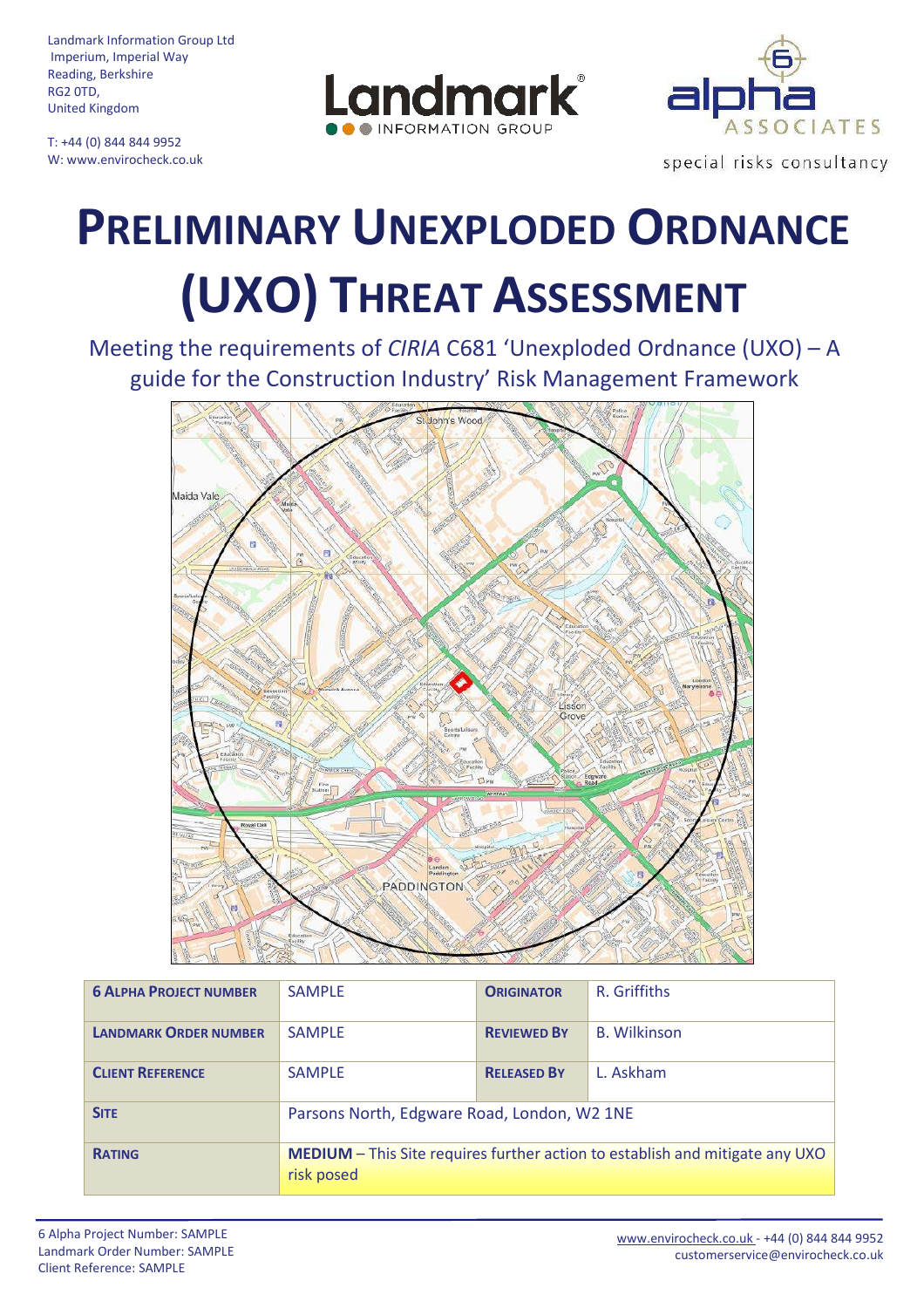

### **STUDY SITE**

The Study Site is described as 'Parsons North, Edgware Road, London, W2 1NE', and it is centred on National Grid Reference 526630, 182110.

#### **THREAT POTENTIAL AND RECOMMENDATIONS**

#### **UXO PROBABILITY ASSESSMENT = 3 RATING, INDICATING A MEDIUM PROBABILITY OF UXO ENCOUNTER**

The rating scale can be seen on *Figure 2* (Probability of UXO Encounter). In accordance with current guidelines (*CIRIA* C681 Chapter 5), the most appropriate threat rating has been determined at this specific site for UXO threat consideration and has been used for the final assessment and recommendations.

In accordance with *CIRIA* C681 Chapter 5 on managing UXO risks, *6 Alpha* recommends that the next stage in the risk management framework is:

# **DETAILED UXO THREAT & RISK ASSESSMENT**

We would be pleased to provide this service, please contact *Envirocheck* for further details:

**Envirochecl** 

#### **REPORT SUMMARY**

During WWII, the Study Site was situated within *Paddington Metropolitan Borough* and *St. Marylebone Metropolitan Borough*, which recorded 54 and 67 HE bombs per 100 hectares respectively, both very high levels of bombing.

*Luftwaffe* aerial reconnaissance photography associated with the Site did not identify any primary bombing targets onsite or within 1,000m of it. Nonetheless, an electricity supply station, coal sidings, works and a wharf located in the vicinity may have been considered secondary bombing targets.

ARP records associated with the Site did not register any HE bomb strikes within it, nonetheless seven were recorded within 100m; the closest of which was located 30m to the south-east.

*London County Council* (LCC) bomb damage mapping recorded "blast damage, minor in nature" and *"*general blast damage – not structural*"* to buildings within the Site boundary. In addition, *"*damage beyond repair" and "total destruction" was recorded to buildings located immediately south of the Site.

Given that bomb damage was recorded on-site, and bomb strikes were recorded in immediate vicinity; it would suggest that further action is warranted to address the potential for UXO encounter.

#### **USING THIS REPORT**

This Preliminary Assessment is designed to inform environmental and construction professionals of the potential threat of military related explosives and/or ordnance on, or in, the vicinity of the Study Site.

This assessment is designed to be employed as a site-screening tool to meet with the requirement of Phase One of the *CIRIA UXO Risk Management Framework*; there are two broad prospective outcomes; either the threat level requires a detailed threat & risk assessment; or no further action is required. In the former instance we can provide a report within 14 working days (or more quickly upon application).

Two figures accompany the report, the *Second World War* (WWII) High Explosive (HE) Bomb Density and the final Probability of UXO Encounter. The purpose of this approach is to demonstrate that whilst bomb density statistics give an indication for WWII bombing, they should not be relied upon exclusively to generate a holistic assessment.

For further information, please contact *Envirocheck*:

Telephone: +44 (0)844 844 9952 Email: customerservice@envirocheck.co.uk

Website: http://www.envirocheck.co.uk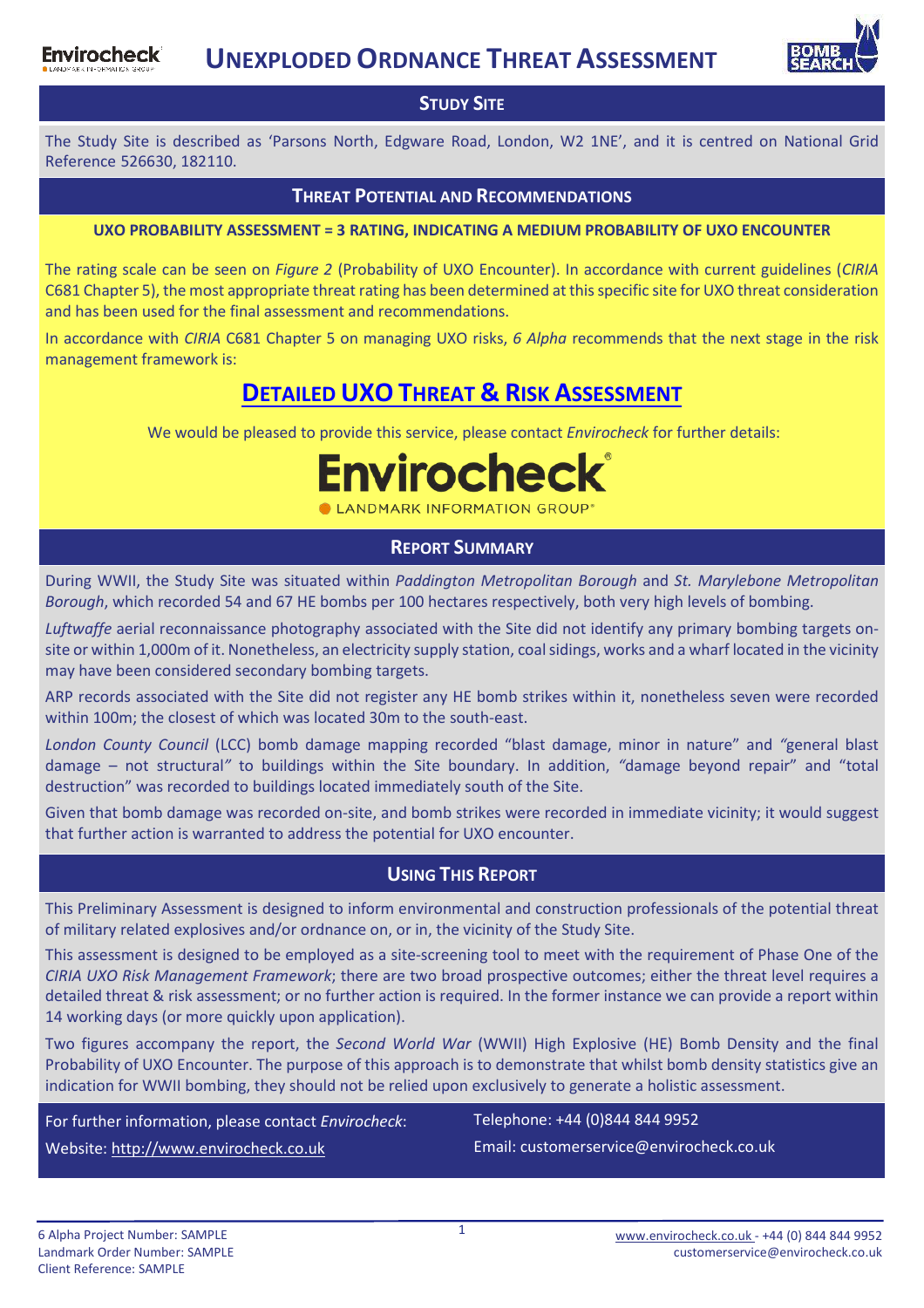#### Envirocheck **UNEXPLODED ORDNANCE THREAT ASSESSMENT**



| <b>DATA FINDINGS</b>                    |                                                            |                   |                                                                                                                                   |  |
|-----------------------------------------|------------------------------------------------------------|-------------------|-----------------------------------------------------------------------------------------------------------------------------------|--|
| <b>Threat Source</b><br>(within 1,000m) |                                                            | <b>Detail</b>     |                                                                                                                                   |  |
|                                         |                                                            | <b>Identified</b> | <b>Comments</b>                                                                                                                   |  |
|                                         | <b>Airfields/Military Facilities</b>                       | X                 | None recorded within 1,000m.                                                                                                      |  |
|                                         | Ordnance<br>Manufacture/Storage                            | X                 | None recorded within 1,000m.                                                                                                      |  |
|                                         | <b>WWII Decoy Bombing Sites</b>                            | X                 | None recorded within 1,000m.                                                                                                      |  |
|                                         | <b>WWII Defensive Features</b>                             | X                 | None recorded within 1,000m.                                                                                                      |  |
|                                         | <b>WWII Luftwaffe Designated</b><br><b>Bombing Targets</b> | X                 | Luftwaffe aerial photography did not identify any primary<br>bombing targets within 1,000m.                                       |  |
|                                         | <b>Secondary Bombing Targets</b>                           |                   | Electricity supply station (125m north-east), coal sidings (195m<br>east), works (365m south-west) and a wharf (400m south-west). |  |
|                                         | <b>WWII Bomb Strikes</b><br><b>Within Site Boundary</b>    | X                 | ARP records did not identify any HE bomb strikes on-site.                                                                         |  |
|                                         | <b>WWII Bomb Strikes</b><br><b>Near Site Boundary</b>      |                   | ARP records identified HE bomb strikes 30m south-east, 50m<br>south, 55m east-south-east and 75m north-north-east.                |  |
| E                                       | <b>WWII Bomb Damage</b>                                    |                   | LCC bomb damage mapping recorded "blast damage, minor in<br>nature" and "general blast damage" to structures located on-site.     |  |
| ₩                                       | <b>Abandoned Bomb Register</b>                             |                   | The official abandoned bomb list did not identify any abandoned<br>bombs within 1,000m.                                           |  |
|                                         | <b>WWII Bombing Density Per</b><br>100 Hectares            |                   | Metropolitan Boroughs of Paddington and St. Marylebone, which<br>recorded 54 and 67 HE bombs per 100 hectares respectively.       |  |
| <b>IMPORTANT NOTES</b>                  |                                                            |                   |                                                                                                                                   |  |

- 1. The term 'Preliminary UXO Threat Assessment' has been used to describe this report, to fall in line with the *CIRIA* C681 guidelines. Whilst the term 'Risk' can be justifiably used at this stage, the reader should note that the 'Consequence' function of 'Risk' is not considered. Should it be required, this would be addressed in the 'Detailed UXO Threat & Risk Assessment' (Stages 2 and 3).
- 2. This report is accurate and up to date at the time of writing.
- 3. The assessment levels have been generated from historical data and third party sources. Where possible *6 Alpha* have sought to verify the accuracy of such data, but cannot be held accountable for inherent errors that may be in third party data sets (e.g. *National Archives* or library sources).
- 4. *6 Alpha* have exercised all reasonable care, skill and due diligence in producing this service.
- 5. Whilst every effort has been used to identify all potential UXO/explosive threats, there were a number of private facilities, which may not have released privately recorded information concerning UXO/explosive threats into the public domain. It is therefore possible that some of the aforementioned sites may not be included within the database.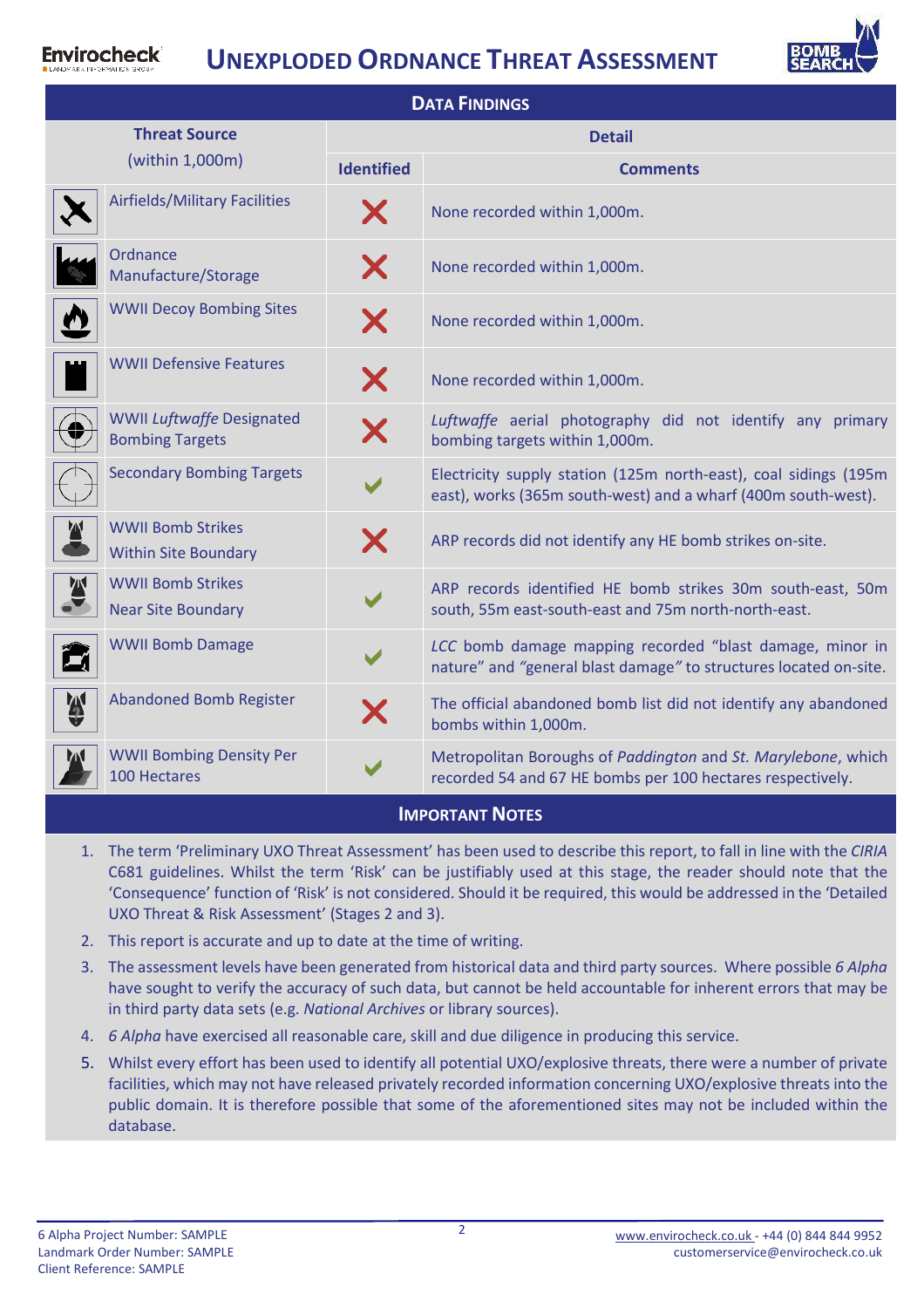

## PARSONS NORTH, EDGWARE ROAD, LONDON, W2 1NE



# **WWII High Explosive Bomb Density**